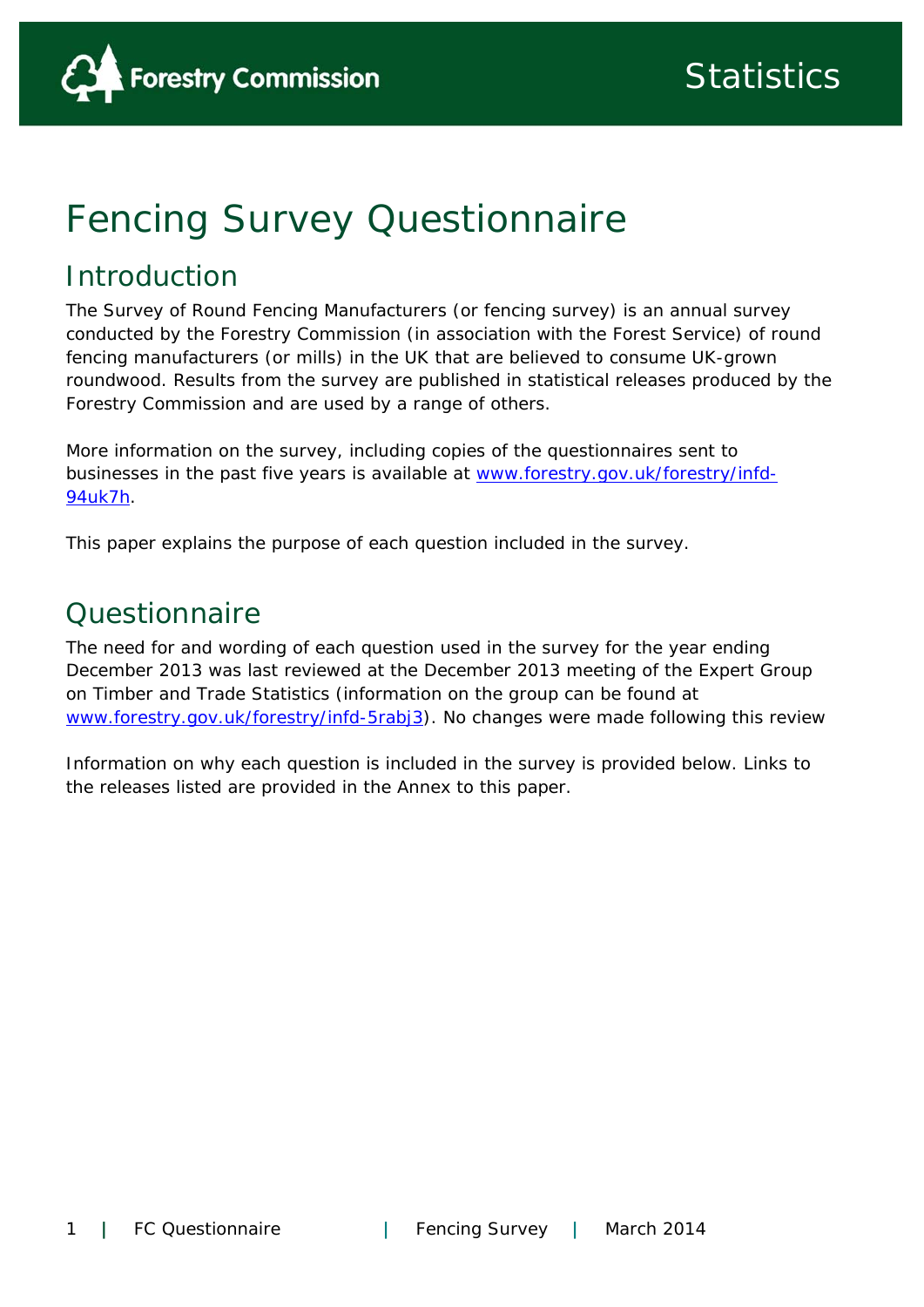#### 1. Consumption of roundwood

Data on the consumption of roundwood by fencing mills are used (alongside data from other processors and users of roundwood) by the Forestry Commission, the UK timber industry and others to monitor trends in the supply of, and demand for, UK grown timber.

Results from the survey are reported in the following Forestry Commission statistical releases:

- Forestry Statistics (tables 2.5 and 2.6, 2.24 to 2.26 and alongside consumption data for others in table 3.1);
- **•** Forestry Facts & Figures (tables on deliveries); and
- UK Wood Production & Trade: provisional figures (tables 2 and 3, for early, provisional results).

The results are also:

 Provided to international organisations (Eurostat, FAO, UNECE) through the Joint Forest Sector Questionnaire and the UNECE Timber Committee Questionnaire (Other industrial roundwood removals), for use in international statistics on wood production and trade;

#### 2. Production of round fencing and other products

Data on the production of round fencing and other products are used by the Forestry Commission, the UK timber industry and others to monitor trends in the supply of, and demand for, UK grown timber.

Figures on sales to bioenergy (including pellet manufacture), sales as firewood and internal use for heat/energy (including kiln use) are used to produce estimates of woodfuel supply.

Results from the survey are reported in the following Forestry Commission statistical release:

Forestry Statistics (table 2.30).

The results are also used to derive estimates of woodfuel supply and use, provided to international organisations (UNECE) through the Joint Wood Energy Enquiry, for use in international statistics on wood energy.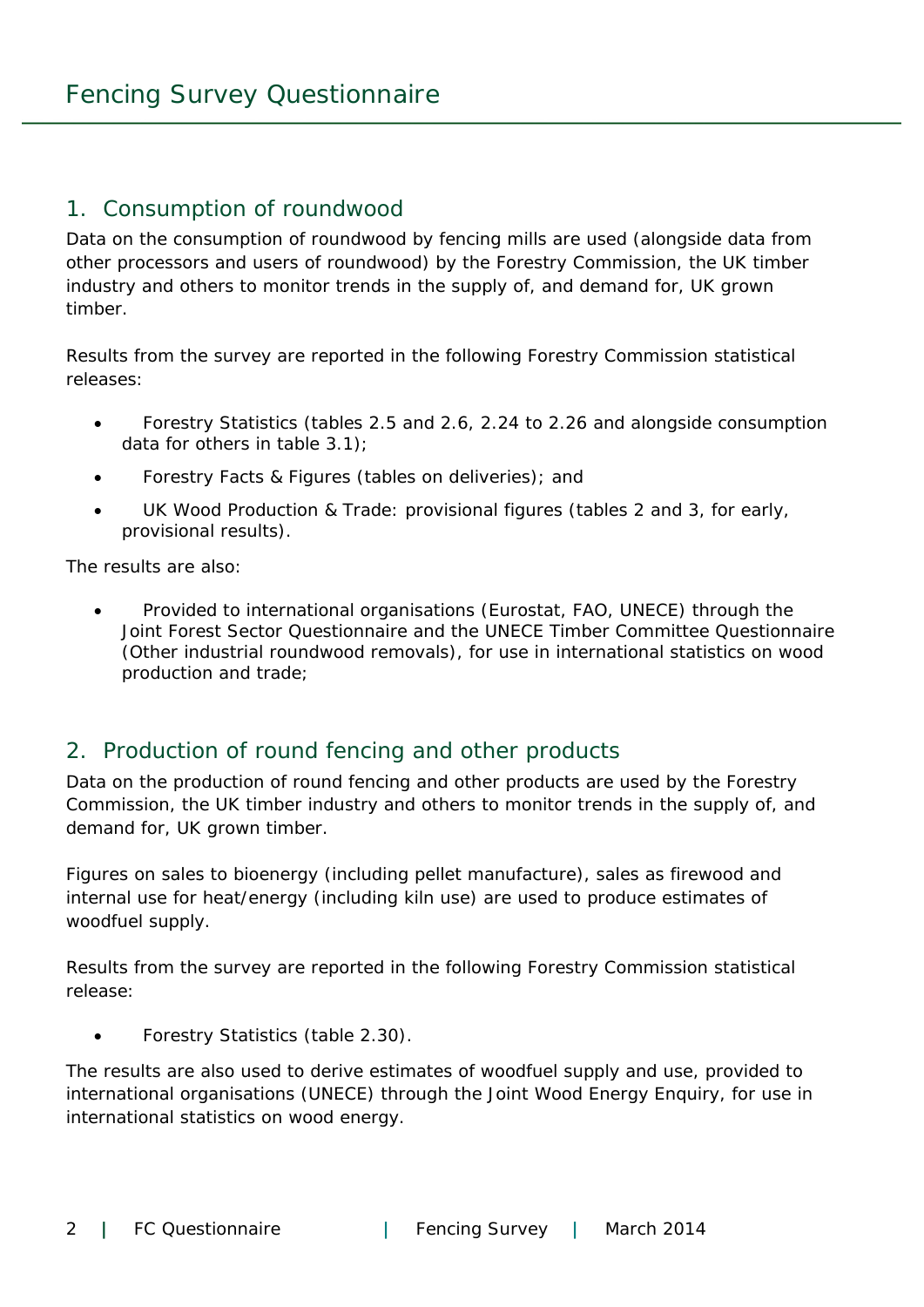Other production figures (round fencing production and products sold to others, including to agriculture or merchants) are used as a check on consumption and production figures for round fencing mills.

#### 3. Certification

Data on chain of custody certificates and certified timber are used by the Forestry Commission, UK timber industry and others to monitor trends in certification.

Results from the survey are reported in the following Forestry Commission statistical release:

Forestry Statistics (tables 2.28 to 2.29).

#### 4. Employment

Data on fencing mills' employment are used by the Forestry Commission, the UK timber industry and others to monitor trends in the UK timber industry.

Results from the survey are reported in the following Forestry Commission statistical release:

Forestry Statistics (table 7.2).

# Your views

In order to improve the statistics that we produce and to ensure that they remain relevant, we are interested in hearing from users of our statistics and respondents to our surveys.

If you wish to provide comments or suggestions for the fencing survey questionnaire, please contact us at any time:

- by e-mail statistics@forestry.gsi.gov.uk
- by telephone 0300 067 5238

Jeremy Darot / Sheila Ward Statistics, Forestry Commission March 2014